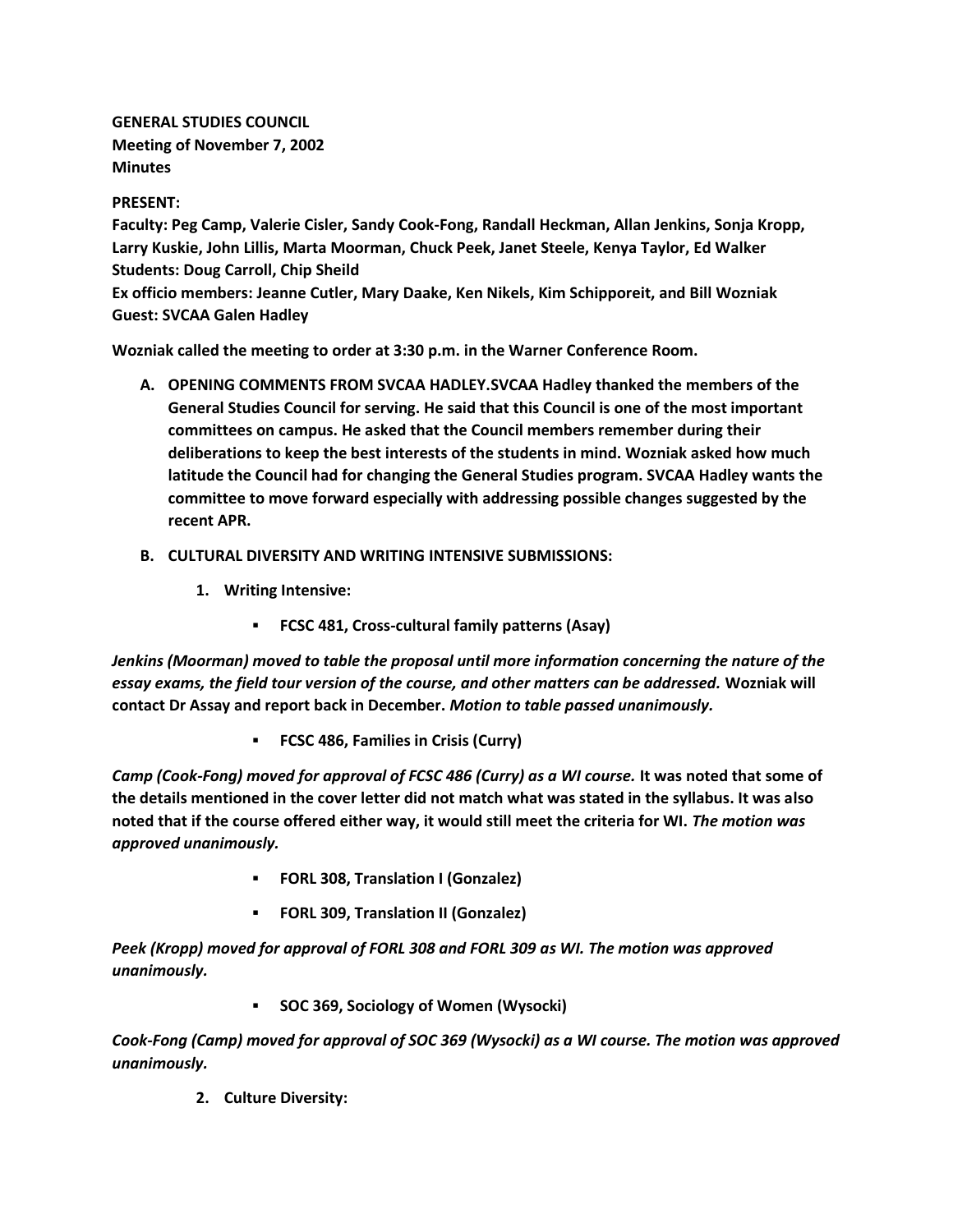**FCSC 486, Families in Crisis (Curry)**

*Taylor (Kuskie) moved for approval of FCSC 486 (Curry) as a CD course. The motion was approved unanimously.*

**C.**

- **D. OLD BUSINESS:**
	- **1. WI Cleanup (no action required): Wozniak described a situation wherein three Political Science courses had been approved by the General Studies during the transition period when there was no Director of General Studies. However, the paperwork for these approvals was not available and thus there was no formal record of their approval. Wozniak collected the necessary information for these courses and all was in order, so on September 27, he confirmed the approval of these courses (being offered this spring) as WI to the Registrar's office, allowing them to appear in the printed course schedule as such. The courses are:** 
		- **PSCI 280H, Special Topics (Scott)**
		- **PSCI 360, Topics in American Politics (Louishomme)**
		- **PSCI 380, Topics in World Politics (Scott)**
	- **2. CD Cleanup (no action required): None.**
	- **3. General Studies Agenda for this year:**
		- **Wozniak indicated that the agenda for this should include clarification of the Governance Policy and Procedures for the Council. He will eventually present various recommendations to the Council, especially those suggested in the General Studies program review. However, since some of the decision-making procedures for the Council have only been recently approved, it is still unclear how the Council gets approval for major initiatives that significantly alter the program. Wozniak hopes that the process can be made clear this year so that a new SVCAA has the mechanisms for introducing change in place when he or she arrives on campus. Wozniak also indicated that other procedures concerning General Studies need to be clearer including the procedures for submitting a GS new course, submitting a new WI offering, submitting a a new CD offering, and appealing a GS requirement. He will bring proposals to the Council.**
- **E. NEW BUSINESS:**

**Wozniak informed the Council of a development from the Mathematics department. A new course, Math 104, has been approved but with the stipulation that it is not a General Studies course. The course is part of the reorganization (renewal) of the Teacher Education programs and will be offered**